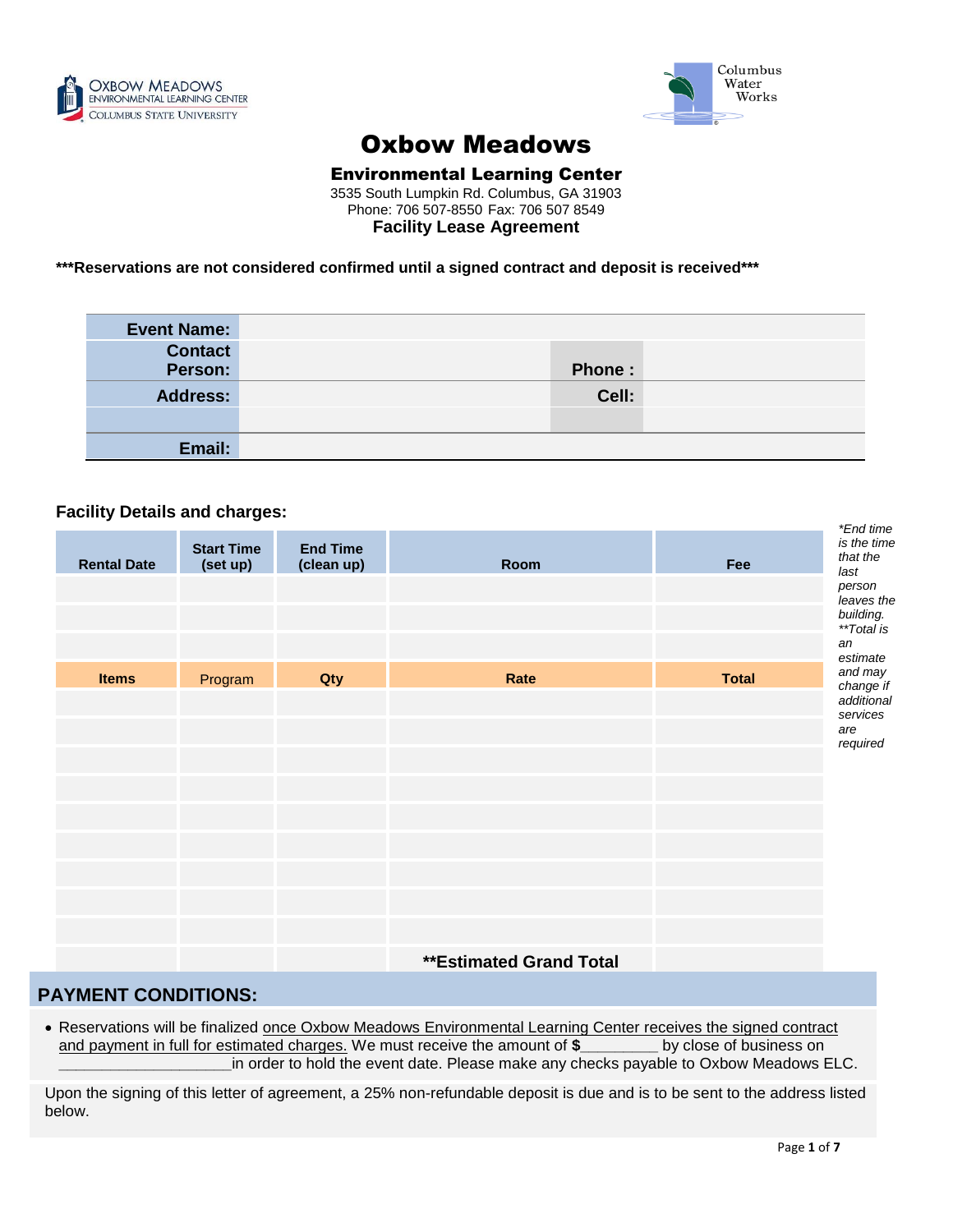



# **Oxbow Meadows Environmental Learning Center Rental Rates**

| Room                           | Capacity                      | Sq.ft.                         | <b>Weekday Hourly rates</b>   |                                       | Weekday all<br>day            | <b>Weekend Hourly Rates</b>   |                               | Weekend all<br>day            |
|--------------------------------|-------------------------------|--------------------------------|-------------------------------|---------------------------------------|-------------------------------|-------------------------------|-------------------------------|-------------------------------|
|                                |                               |                                | 8am-4pm                       | 4pm-10pm                              | 8am-4pm                       | 9am-5pm                       | 5pm-11pm                      | 9am-5pm                       |
| <b>Exhibit Lobby</b><br>Only   | Seated 40<br>Standing<br>150  | 908                            | \$300 first 2<br>hrs          | \$400 first 2<br>hrs                  | \$800                         | \$400 first 2<br>hrs          | \$450 first 2<br>hrs          | \$1,100                       |
|                                |                               |                                | \$150<br>additional hr        | \$175<br>additional<br>hr             |                               | \$175<br>additional hr        | \$200<br>additional hr        |                               |
| <b>White Oak</b><br>Room       | Seated 36<br>Standing<br>50   | 783                            | \$200 first 2<br>hrs          | \$250 first 2<br>hrs                  | \$500                         | \$250 first 2<br>hrs          | \$300 first 2<br>hrs          | \$650                         |
|                                |                               |                                | \$75<br>additional hr         | \$100<br>additional<br>hr             |                               | \$100<br>additional hr        | \$125<br>additional hr        |                               |
| Auditorium                     | Seated 86<br>Standing<br>121  | Stage:<br>374<br>Seats:<br>188 | \$300 first 2<br>hrs          | \$400 first 2<br>hrs                  | \$800                         | \$400 first 2<br>hrs          | \$450 first 2<br>hrs          | \$1,100                       |
|                                |                               |                                | \$125<br>additional hr        | \$175<br>additional<br>hr             |                               | \$175<br>additional hr        | \$200<br>additional hr        |                               |
| <b>Sycamore Rm</b>             | Seated 24<br>Standing<br>35   | 480                            | \$150 first 2<br>hours        | \$200 first 2<br>hrs                  | \$350                         | \$200 first 2<br>hrs          | \$250 first 2<br>hrs          | \$500                         |
|                                |                               |                                | \$50<br>additional hr         | $\overline{$75}$<br>additional<br>hr  |                               | \$75<br>additional hr         | \$100<br>additional hr        |                               |
| <b>Outdoor</b><br>Amphitheater | Seated 80<br>Standing<br>150  | 1254                           | \$200 first 2<br>hrs          | \$250 first 2<br>hrs                  | \$500                         | \$250 first 2<br>hrs          | \$300 first 2<br>hrs          | \$650                         |
|                                |                               |                                | \$75<br>additional hr         | $\overline{$100}$<br>additional<br>hr |                               | \$100<br>additional hr        | \$125<br>additional hr        |                               |
| <b>Full Facility</b>           | Seated 254<br>Standing<br>400 | 4173                           | \$800 first 2<br>hrs          | \$900 first 2<br>hrs                  | \$2,330                       | \$900 first 2<br>hrs          | \$1,000 first 2<br>hrs        | \$2,600                       |
|                                |                               |                                | \$375<br>additional hr        | \$425<br>additional<br>hr             |                               | \$425<br>additional hr        | \$475<br>additional hr        |                               |
| Outdoor<br><b>Spaces</b>       | Depends                       |                                | Contact<br>OMELC for<br>Quote | Contact<br>OMELC for<br>Quote         | Contact<br>OMELC for<br>Quote | Contact<br>OMELC for<br>Quote | Contact<br>OMELC for<br>Quote | Contact<br>OMELC for<br>Quote |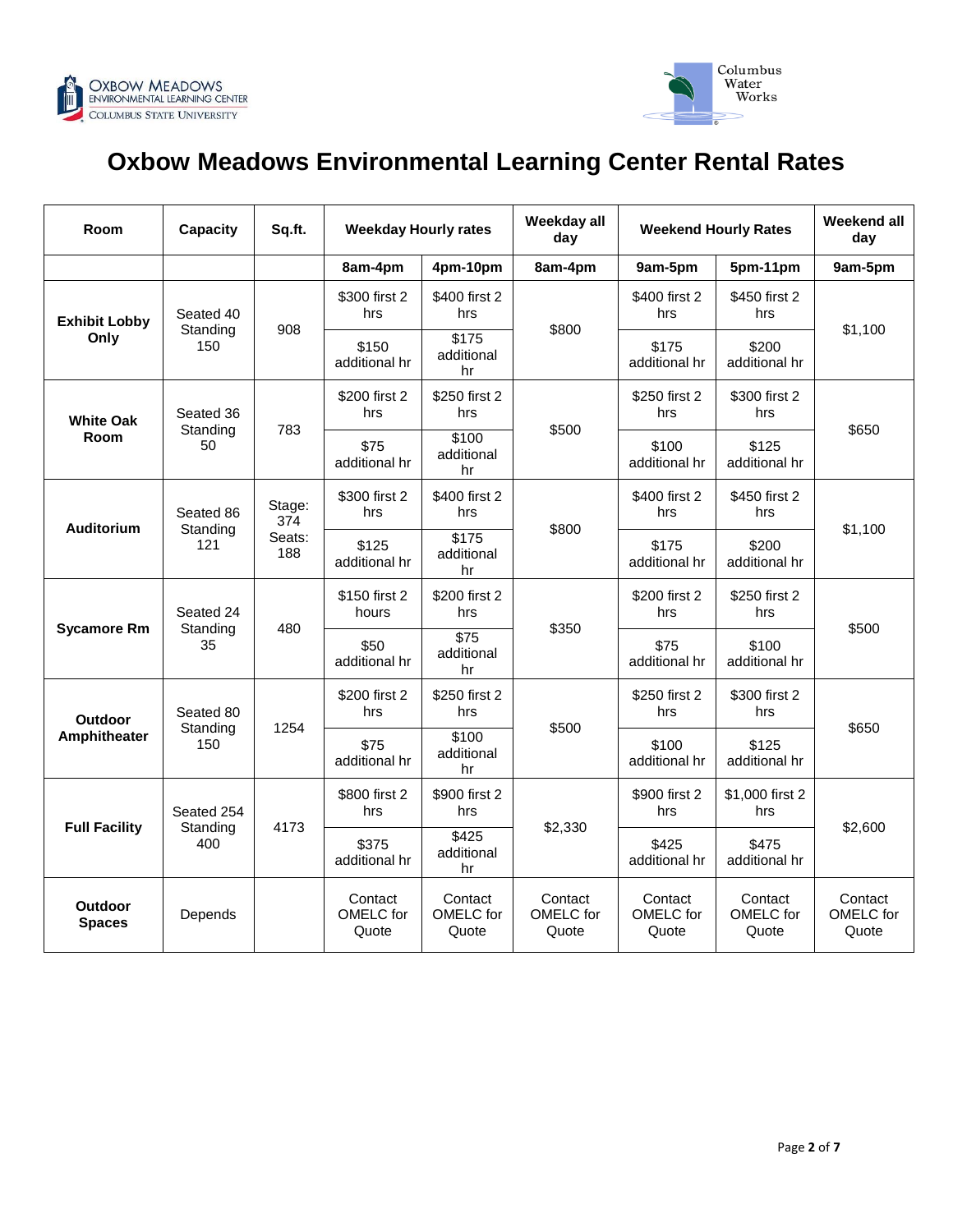



## **Items included in facility rentals**

Tables and chairs are included in room rentals (White Oak Room & Sycamore Room only). Fixed chairs are included in auditorium room rental.

All other rentals

Chairs \$2.00 each, maximum 200 chairs Tables \$3.00 Linens \$5.00 10 x 10 Tent \$75.00 each (maximum 7) Other tent sizes contact OMELC for estimate Generator \$50.00 (includes gasoline, maximum 2) Pipe and drapes contact OMELC for estimate Sound system contact OMELC for estimate Stage contact OMELC for estimate Cleaning staff \$20.00 / hour Popcorn machine \$30.00 (does not include popcorn or bags) Port-a-potty \$35 for regular, \$110 for handicap (minimum of 2 port-a potties required) Other requests contact OMELC

Let OMELC staff provide your group with a unique experience. Our staff can offer teambuilding activities, reptiles programs, educational activities, trail hikes, canopy trail and facility tours. Each program may be packaged in with facility rental.

Check the following if any additional information on the following programs is requested:

Teambuilding activities Reptile Program Educational activities Trail Hikes Facility tour Canopy Trail  $\Box$ Kayak trips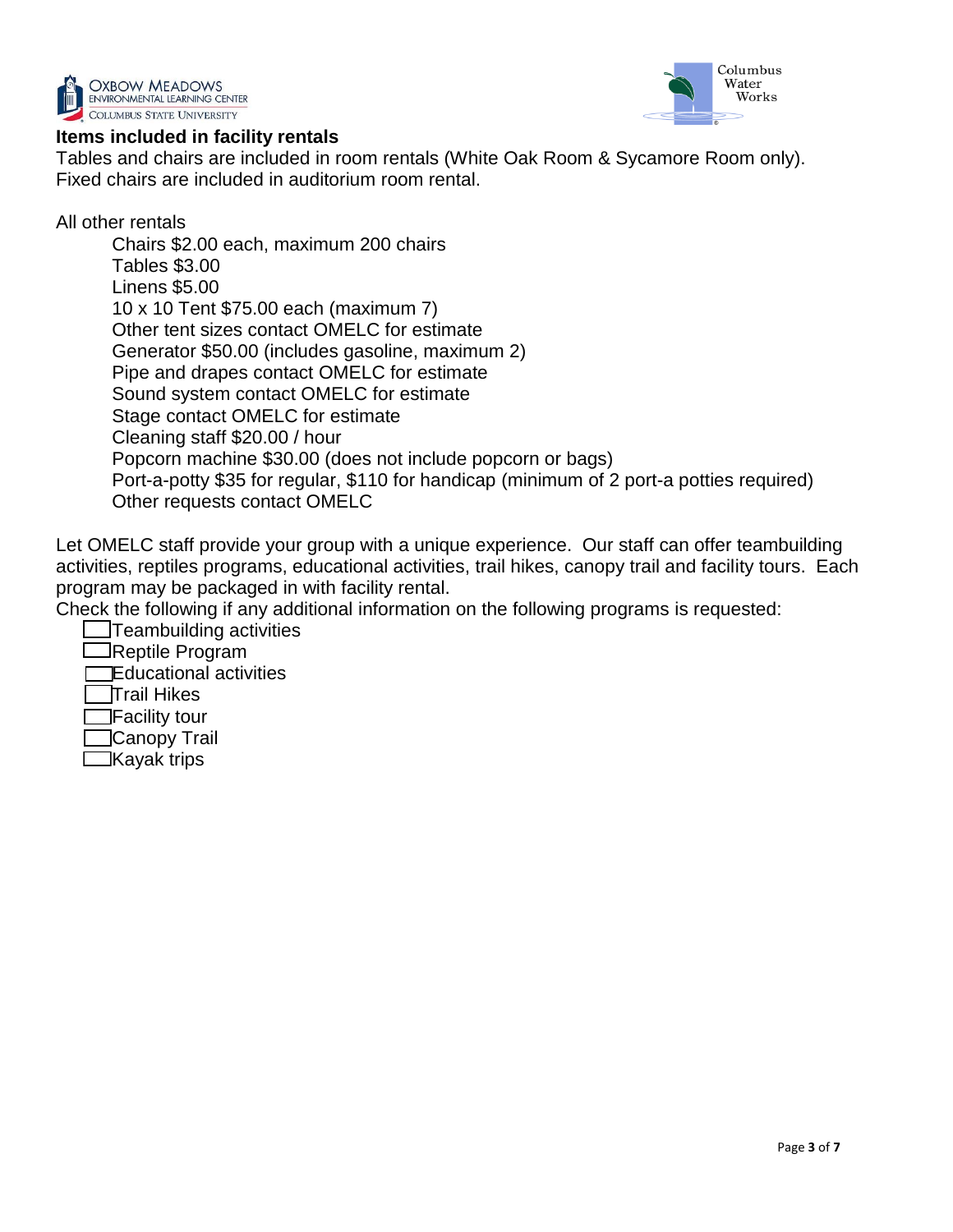



# **PLEASE RETURN THIS CONTRACT AND PAYMENT TO:**

**Oxbow Meadows Environmental Learning Center 3535 South Lumpkin Rd. Columbus, GA 31903** Phone: 706-507-8550

**------------------------------------------- DEFINITIONS:** As used herein, the following terms will be defined as such: "CSU" – Columbus State University "OMELC"- Oxbow Meadows Environmental Learning Center "CWW"—Columbus Water Works -------------------------------------------

## **PAYMENTS**:

Full payment is due day of event. Cancellations by lessee must be made in writing (48 hours before event**).** For outside events, OMELC will not issue refunds because of inclement weather or other circumstances beyond the control of OMELC.

## **ADDITIONAL CHARGES**

At the discretion of CSU, OMELC or CWW, additional charges may be incurred for non- standard set-ups, cleanings, use during non –business hours, and any events lasting after midnight. Events with greater than 100 attendees are also subject to a surcharge.

## **CANCELLATION BY FACILITY:**

Oxbow Meadows Environmental Learning Center shall have the sole discretion to declare an event cancelled if the Lessee is not in compliance with the terms and conditions of this signed agreement. The Lessee shall pay on demand any out-of pocket expenses incurred by OMELC in connection with such cancelled event.

## **CANCELLATION BY LESSEE:**

If the Lessee cancels the event outlined by this agreement, Lessee shall pay on demand any out-of pocket expenses incurred by OMELC in connection with such cancelled event.

## **CLEAN-UP:**

Lessee agrees to reimburse OMELC/CWW for any additional labor or other costs for above-normal clean-up costs related to Lessee's use of the premises.

## **FOOD AND DRINK:**

Columbus State University's food service partner, Aramark, is the *exclusive caterer* for events at CSU by campus groups or third parties. Aramark provides catering prices on its website [http://www.campusdish.com/en-](http://www.campusdish.com/en-US/CSS/columbus)[US/CSS/columbus.](http://www.campusdish.com/en-US/CSS/columbus) Please contact OMELC to discuss catering options.

## **FIREWORKS:**

Fireworks or pyrotechnics of any sort are not permitted on any OMELC or Columbus Water Works property.

## **BALLOONS:**

*No* balloons will be released on the property of OMELC. All balloons must be removed concluding the rental.

## **ALCOHOL USE:**

If alcohol is served, a CSU police officer is required at the rate of \$30.00/hour with a four hour minimum. All alcoholic beverages served on OMELC property must be dispensed by and coordinated with Aramark. Lessee must abide by all applicable laws of the State of GA. This includes but is not limited to having all guests adhere to the legal drinking age, 21.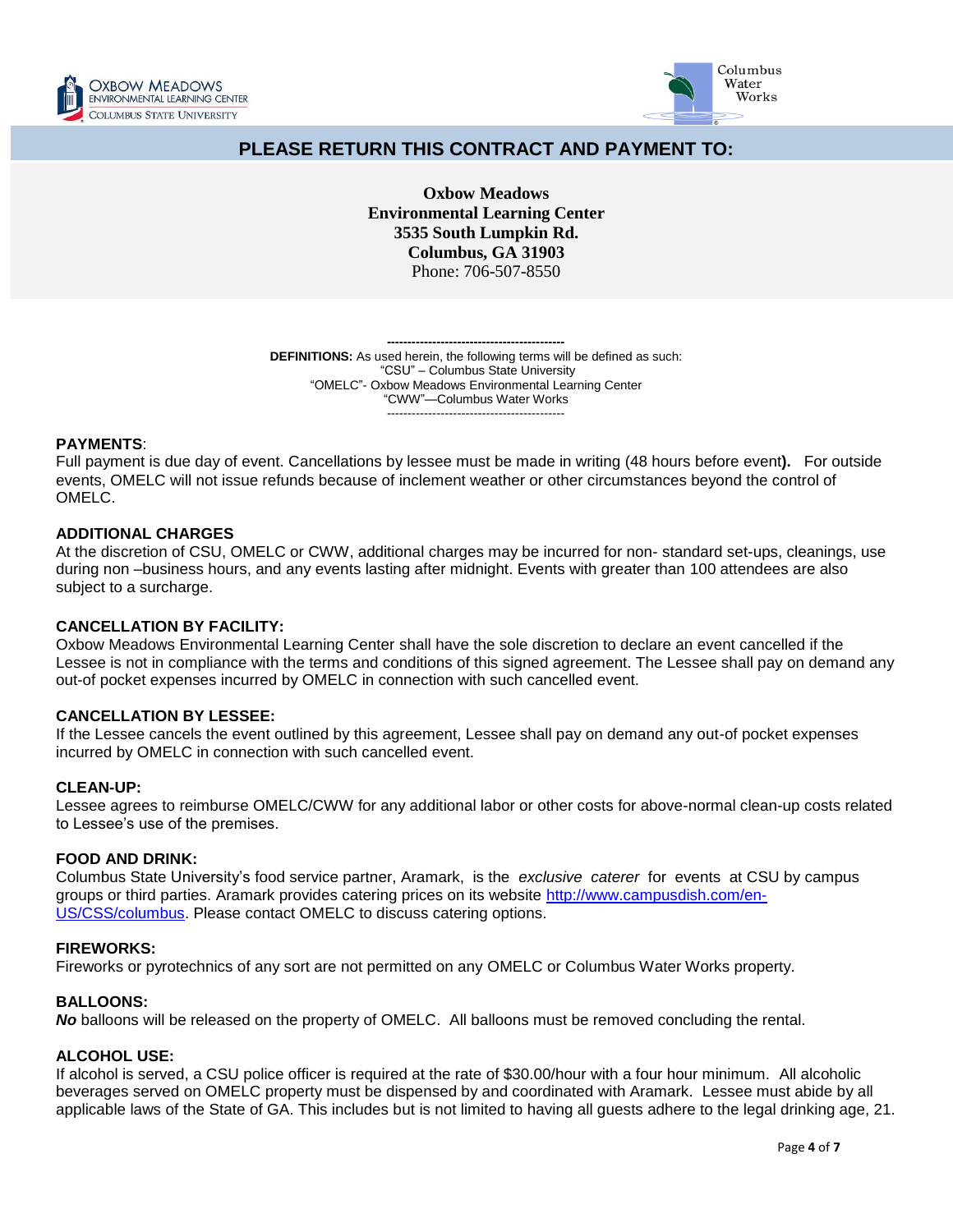



## **SMOKING:**

Smoking is not permitted on any CSU facilities (inside or outside). It is a violation of ordinance (Article VI, Section 42-123) for any person to smoke within any portion of the CSU properties. Conviction of a violation is a misdemeanor offense, punishable by a fine. Any person caught in violation of this ordinance may be issued a citation and ejected from the CSU property. The ordinance applies to Lessee's agents, officers, directors, representatives, licenses, invitees, patrons, guests, employees, contractors, and subcontractors.

## **DECORATIONS / SIGNS / BANNERS:**

All decorations, signs, and banners must be approved by OMELC before the event. The following are prohibited:

- Affix any article, drill holes, drive nails, or screws in walls, ceilings, floors, woodwork or partitions.
- Affix any signs, advertisement or notices to the facilities, inside or outside, or
- attached to any part thereof. (without approval of OMELC Staff)
- Blocking emergency exits or service exits with decorations or equipment.
- No nails, tacks, screws, or staples will be used on walls or doors.

## **SET UP / LOAD OUT:**

All delivery access must be coordinated with management. Lessee is responsible for removing all items they have brought in. If Lessee wishes to leave rental items for pick up at an alternate time, Lessee must make prior arrangements with OMELC. Aramark (exclusive catering service of CSU) is responsible for the removal of all catering related items including trash upon event conclusion.

Set up, decorating, catering, cleaning, and breakdown must be completed within start and end time listed on page one of *this agreement.*

## **INTERRUPTION OR TERMINATION OF PROGRAM:**

Oxbow Meadows Environmental Learning Center shall retain the right to cause the interruption of any performance of event of function in the interest of public safety, and to likewise cause the termination of such performance when, in the sole judgment of OMELC such act is necessary in the interests of public safety. OMELC reserves the right to open or close doors for public safety and crowd control reasons at any time deemed necessary.

## **INDEMNIFICATION:**

The Lessee agrees to indemnify, to the extent permitted by law, to protect, indemnify, defend and hold harmless Columbus State University and their employees, and the Board of Regents of the University System of Georgia from any and all claims, losses or damages to personal property, government charges or fines, and costs, including reasonable attorney's fees, arising out of or connected with any event including, but not limited to, the installation, removal, occupancy or use of any Continuing Education Buildings or part thereof by the Patron or any guest, invitee or agent, except those claims arising out of the sole negligence or willful misconduct of CSU.

## **DAMAGE LIABILITY:**

The Lessee assumes full responsibility for the acts and conduct of all persons admitted to the premises by the consent of the Lessee. The Lessee agrees to pay damages resulting from use or occupancy by persons participating in or attending the function contemplated by this agreement. If any portion or all of the premises, grounds, buildings, or furnishings are damaged by the act, omission, or negligence of the Lessee and its owners, officers, directors, employees, agents, representatives, licensees, invitees, patrons, and guests or any person admitted to CSU/OMELC by the Lessee, the Lessee will pay CSU/OMELC, upon demand, such sums as may be necessary to restore CSU/OMELC to at least as good condition as such portion of OMELC's grounds, buildings, or furnishings was in prior to the occurrence described in this paragraph.

**An OMELC staff member must be immediately notified to any damage to insure facility and animal safety. No pets other than certified service animals are permitted on OMELC property.**

## **GUEST CONDUCT AND LIABILITY**:

The Lessee agrees to conduct the event in an orderly manner in full compliance with applicable laws, regulations, and Columbus State University rules. The Lessee assumes full responsibility for the conduct of all persons in attendance and for any damage done during anytime that premises are under the patronage of the client.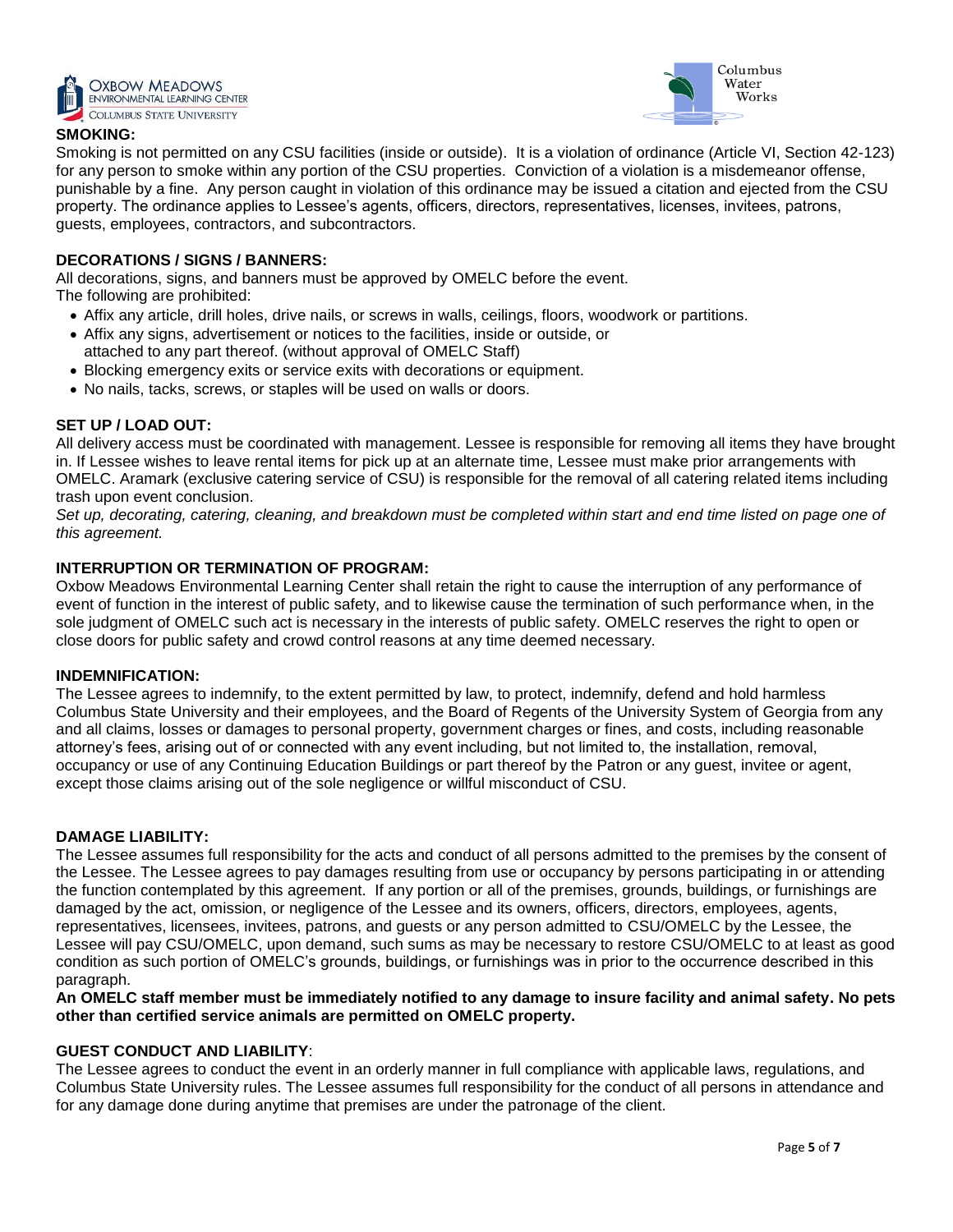



## **LEWDNESS CODE:**

Per City of Code 14-97, no lewd or indecent action, conduct, language, pictures, or portrayals shall be included in the activities or events presented by Lessee.

## **UNAVOIDABLE HAPPENING:**

If, for any reason, an unforeseen event occurs, including, but not limited to fire, casualty, acts of God or other occurrences which renders it impossible for the fulfillment of any term of this lease, the client shall have no right to nor claim for damages against Columbus State University or its employees.

## **PUBLIC SAFETY:**

Lessee agrees to conduct their activities at all times with full regard to public safety, and will observe and abide by all applicable regulations and requests by duly authorized governmental agencies responsible for public safety and with facility to assure such safety. All portions of the sidewalks, entries, doors, passage, halls, corridors, stairways, and all ways to access to public shall remain unobstructed by Lessee. Lessee agrees not to bring onto the premises any materials, substances, equipment, or object which is likely to endanger the life of, or to cause bodily injury to, any person or animal on the premises or a hazard to the property. Live specimens cannot be removed unless authorized educational activities. CSU/OMELC shall have the right to refuse any such materials and further right to require its immediate removal from the facility. Should it become necessary in the judgment of CSU/OMELC to evacuate the premises because of bomb threat or for any other reasons of public safety, the Patron will retain possession of the facility for sufficient time to complete presentation of event activity without additional rental fees. Lessee understands that all security requirements for any event held on Columbus State University property is to be determined by University Police.

## **FORCE MAJEURE:**

In the event that OMELC's obligation to the Lessee under this agreement be substantially delayed, prevented, or rendered impractical by fire, flood, riot, earthquake, civil commotion, strike, lockout, labor disturbances, expositions, sabotage, accident, or other casualty, act of God, or any law ordinance, rule or regulation which becomes effective after the date of this agreement, or any other cause beyond OMELC's reasonable control, then CSU shall be released from performance under this agreement. The Lessee waives claim for damages or compensation for such delay or failure to perform, other than a return to it of any monies paid directly to OMELC, but no other.

## **RETURN OF CONTRACT:**

This agreement is confirmed when a signed copy of this agreement and estimated payments due have been received in the Rental office of OMELC. It is understood and agreed that OMELC makes no representations or agreements, oral or otherwise, outside the terms of this agreement.

## **ACCESS TO THE BUILDING:**

Rental hours begin with the first event affiliated person's arrival and extend to the last event affiliated person's departure. This includes caterer set-up and clean-up, decorator or other event affiliated persons. Please note the "End Time" located on the first page of this document. If anyone affiliated with the event is on premises after this designated time, the Patron may incur additional facility rental charges.

## **MEDIA RELEASE:**

I contract the settlem is the reby give permission to Oxbow Meadows Environmental Learning Center to use my name and photographic likeness in all forms and media for advertising, trade, and any other lawful purposes.

Lessee Signature **Date (DD/MM/YY)** Date (DD/MM/YY)

**Event Checklist**

**The following items must be submitted with the signed agreement:**